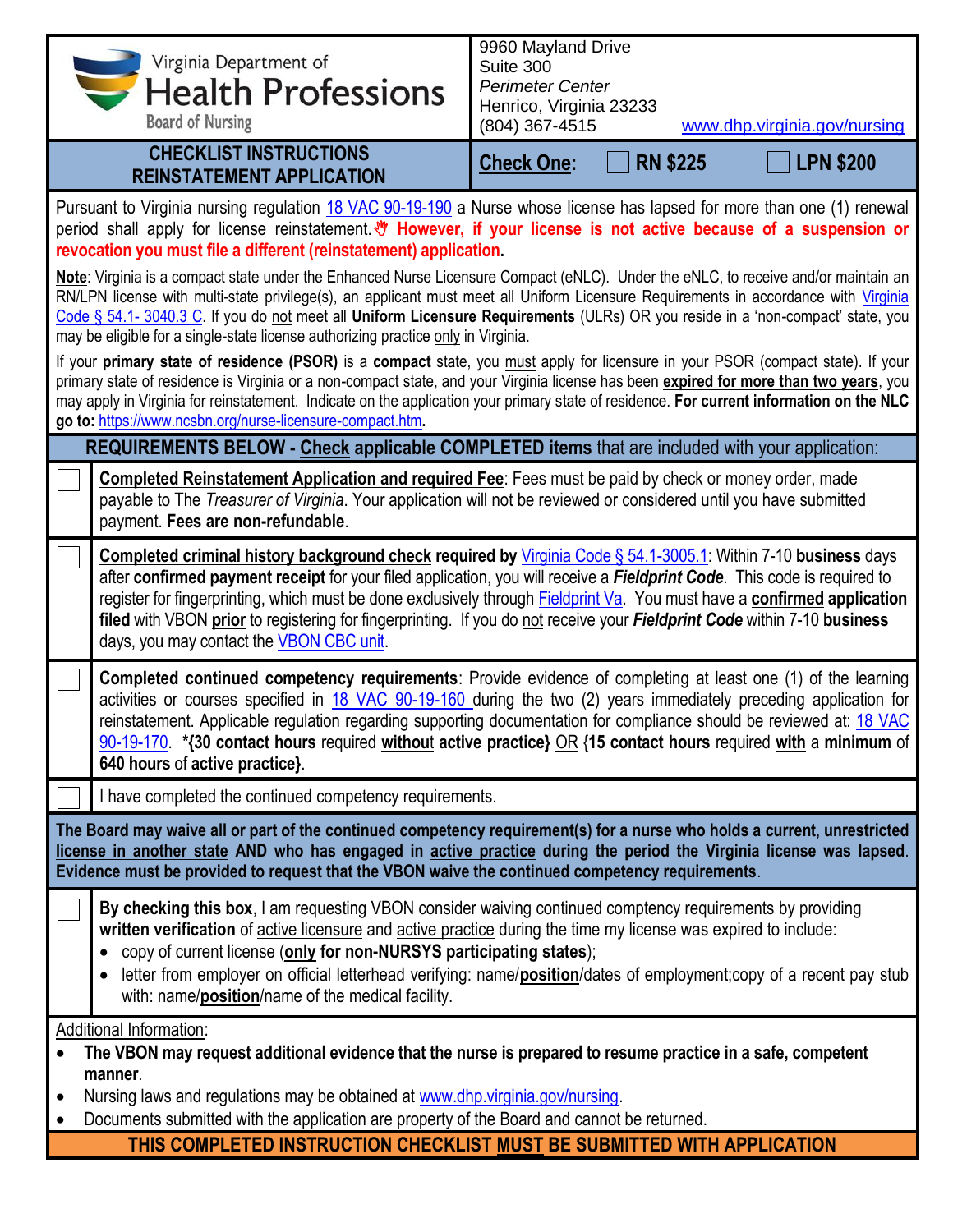| Virginia Department of<br><b>Health Professions</b><br><b>Board of Nursing</b> |                       | Suite 300<br>9960 Mayland Drive<br><b>Perimeter Center</b><br>Henrico, Virginia 23233<br>(804) 367-4515<br>www.dhp.virginia.gov/nursing |           |       |
|--------------------------------------------------------------------------------|-----------------------|-----------------------------------------------------------------------------------------------------------------------------------------|-----------|-------|
| APPLICATION FOR REINSTATEMENT- REGISTERED OR PRACTICAL NURSE (RN or LPN)       |                       |                                                                                                                                         |           |       |
| FOR OFFICE USE ONLY (FINANCE DIVISION)<br>FOR OFFICE USE ONLY (VBON STAFF)     |                       |                                                                                                                                         |           |       |
| Fee paid/Check one:<br>(\$225)<br><b>RN</b><br><b>LPN (\$200)</b>              | <b>Applicant ID#:</b> | Receipt #:                                                                                                                              | Approved: | Date: |

I hereby make application to reinstate my nursing license in the Commonwealth of Virginia. The following information in support of my application is submitted with a **check or money order** made payable to the *Treasurer of Virginia* **in the amount of \$225 [RN] or \$200 [LPN]. The fees are non-refundable.**

## **Disclosure of Addresses**

Pursuant t[o Virginia Code § 54.1-2400.02](https://law.lis.virginia.gov/vacode/title54.1/chapter24/section54.1-2400.02/) addresses of licensees are made available to the public. Normally, the Address of Record is the publicly disclosed address. If you do not want your Address of Record to be made public, you may provide a second, publicly disclosable address (e.g. work or practice address). If you would like your Address of Record to be publically available complete both sections with same address.

## **Disclosure of Social Security or DMV Control Numbers**

Pursuant to [Virginia Code § 54.1-116 \(A\)](https://law.lis.virginia.gov/vacode/title54.1/chapter1/section54.1-116/), you are required to submit your social security number or your control number issued by the *Virginia* Department of Motor Vehicles. If you fail to do so, the processing of your application will be suspended and fees will not be refunded. This number will be used by the Department of Health Professions for identification and will not be disclosed for other purposes except as provided for by law. Federal and state law requires that this number be shared with other agencies for child support enforcement activities.

| 1.<br>APPLICANT INFORMATION - provide the information requested below and on all<br>pages. (Print or Type) Use full name, not initials.                                                                                |                                                         |              | <b>Applicant Type (Check One):</b><br><b>RN</b><br><b>LPN</b> |                  |        |
|------------------------------------------------------------------------------------------------------------------------------------------------------------------------------------------------------------------------|---------------------------------------------------------|--------------|---------------------------------------------------------------|------------------|--------|
| Name:<br>Last                                                                                                                                                                                                          | First                                                   |              | Middle/Maiden                                                 |                  | Suffix |
| Address of Record (Mailing Address)                                                                                                                                                                                    | City                                                    | <b>State</b> | Zip                                                           | Telephone Number |        |
| <b>Publicly Disclosable Address</b>                                                                                                                                                                                    | City                                                    | <b>State</b> | Zip                                                           | Telephone Number |        |
| Email Address:                                                                                                                                                                                                         |                                                         |              |                                                               |                  |        |
| Date of Birth:                                                                                                                                                                                                         | Social Security Number or Virginia DMV Control Number*: |              |                                                               |                  |        |
| Virginia RN or LPN License Number:                                                                                                                                                                                     | Full Name at Time of Initial Licensure:                 |              |                                                               |                  |        |
| <b>DECLARATION OF PRIMARY STATE OF RESIDENCE</b>                                                                                                                                                                       |                                                         |              |                                                               |                  |        |
| is my Primary State of Residence and that such constitutes my<br>declare that the state of:<br>(*If not VA, refer to <b>Compact</b> info on the Instruction page).<br>permanent and principal home for legal purposes. |                                                         |              |                                                               |                  |        |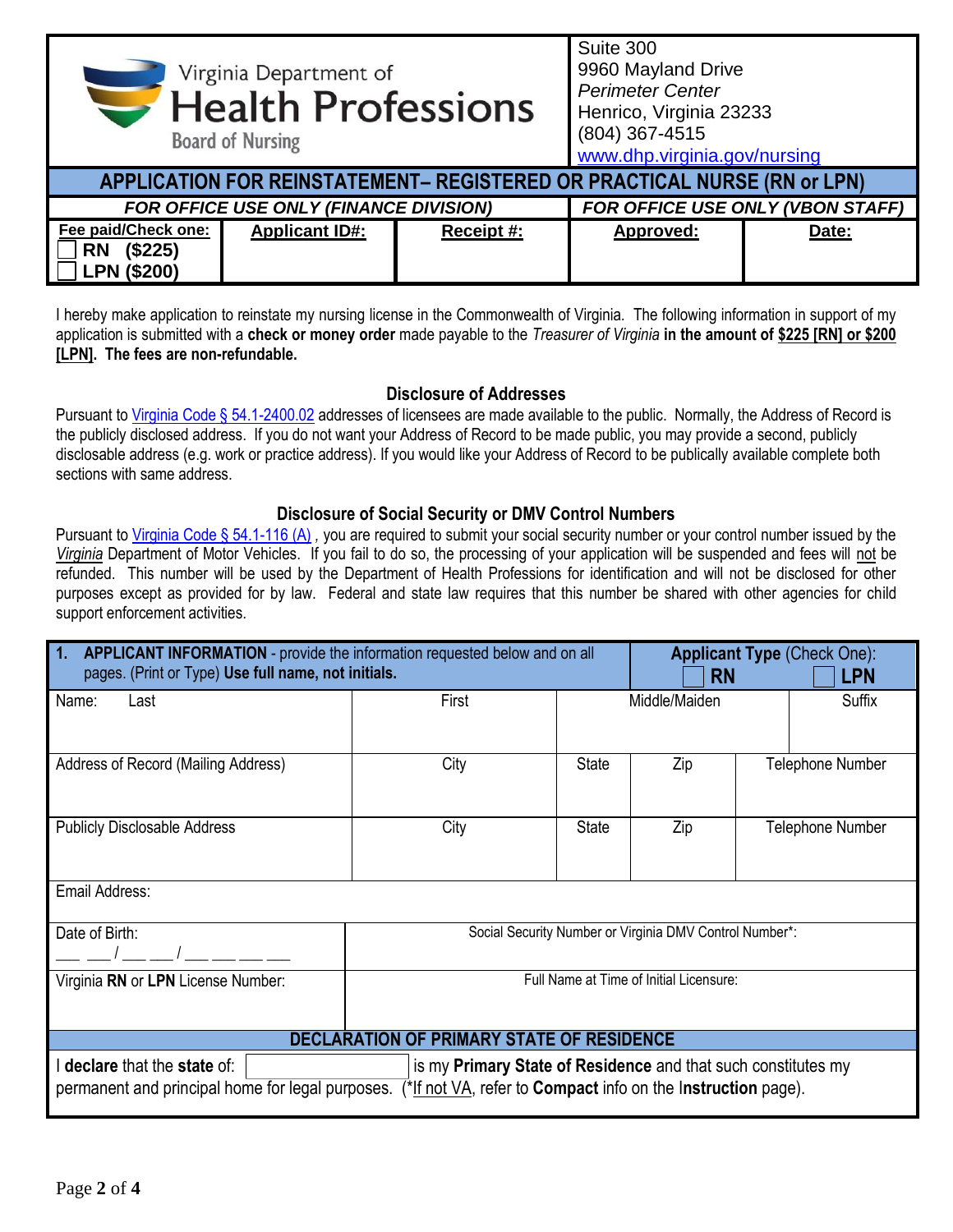|                    | <b>RN/LPN Reinstatement Application</b>                                                                           |                                                                                                                                                                                                                                                                                                                                                                                                                    |                             |  |  |
|--------------------|-------------------------------------------------------------------------------------------------------------------|--------------------------------------------------------------------------------------------------------------------------------------------------------------------------------------------------------------------------------------------------------------------------------------------------------------------------------------------------------------------------------------------------------------------|-----------------------------|--|--|
|                    | <b>2. EMPLOYMENT INFORMATION</b>                                                                                  |                                                                                                                                                                                                                                                                                                                                                                                                                    |                             |  |  |
|                    | If employed, list your current<br>Employer and job title:                                                         | Employer:                                                                                                                                                                                                                                                                                                                                                                                                          | Job Title (position title): |  |  |
|                    | 3. UNIFORM LICENSURE REQUIREMENTS                                                                                 |                                                                                                                                                                                                                                                                                                                                                                                                                    |                             |  |  |
|                    | https://www.ncsbn.org/nurse-licensure-compact.htm.                                                                | In order to receive a license with multi-state privilege(s), an applicant must meet all Uniform Licensure Requirements in accordance with<br>Virginia Code § 54.1-3040.3 C. If you do not meet all Uniform Licensure Requirement (ULRs) OR you reside in a 'non-compact' state,<br>you may be eligible for a single-state license authorizing practice only in Virginia. For current information on the NLC go to: |                             |  |  |
|                    | If No, provide details in Explanation Section.                                                                    | Do you meet all Uniform Licensure Requirements in accordance with Virginia Code § 54.1-3040.3 C?                                                                                                                                                                                                                                                                                                                   | $*$ NO $\Box$<br>YES $\Box$ |  |  |
| $\boldsymbol{4}$ . |                                                                                                                   | LICENSURE HISTORY/QUESTIONS (pertains to any license or certificate ever issued to applicant)                                                                                                                                                                                                                                                                                                                      |                             |  |  |
| $\bullet$          | List current state(s) of practice:                                                                                |                                                                                                                                                                                                                                                                                                                                                                                                                    |                             |  |  |
|                    |                                                                                                                   | Answer YES or NO to EACH of the following:                                                                                                                                                                                                                                                                                                                                                                         |                             |  |  |
| 1.                 | privilege to practice in a state? YES                                                                             | Have you ever had disciplinary action taken against any license/registration/certificate to practice in a state or against your multi-state<br>NO                                                                                                                                                                                                                                                                  |                             |  |  |
| 2.                 | YES $\Box$ NO $\Box$                                                                                              | Have you ever voluntarily surrendered any license/registration/certificate or multi-state privilege issued to you to avoid disciplinary<br>action? (Does not include allowing your license to expire or placing the license in inactive status.)                                                                                                                                                                   |                             |  |  |
| 3.                 |                                                                                                                   | Have you ever had any of the following disciplinary actions taken against your license/registration/certificate or multi-state privilege by<br>any licensing authority in any jurisdiction: placed on probation, suspended, revoked or otherwise disciplined? YES NO                                                                                                                                               |                             |  |  |
| 4.                 | jurisdiction? YES $\Box$ NO $\Box$                                                                                | Have you ever applied for and been denied a license/registration/certificate or multi-state privilege in a health related field or                                                                                                                                                                                                                                                                                 |                             |  |  |
| 5.                 |                                                                                                                   | Have you ever been the subject of an investigation by <u>any</u> licensing authority? YES $\Box$ NO $\Box$                                                                                                                                                                                                                                                                                                         |                             |  |  |
| 6.                 |                                                                                                                   | Have you ever been convicted, pled guilty to or pled Nolo Contendere to the violation of any federal, state or other statute or<br>ordinance constituting a felony or misdemeanor? (Including convictions for driving under the influence and reckless driving but<br>excluding other traffic violations)? *YES $\Box$ NO $\Box$ *Information Previously provided                                                  |                             |  |  |
| 7.                 | competent and professional manner? YES ■ NO<br>A. If YES, detail under Explanation section.<br>$YES \Box NO \Box$ | Within the past five (5) years, have you exhibited any conduct or behavior that could call into question your ability to practice in a<br>B. Within the past five (5) years, have you sought or been directed to seek treatment for your conduct or behavior?                                                                                                                                                      |                             |  |  |
| 8.                 | YES $\Box$ NO $\Box$                                                                                              | Within the past five (5) years, have you been disciplined by any entity? YES $\Box$ NO $\Box$<br>A. If YES, detail under Explanation section and provide any associated orders or letter from entity.<br>B. Within the past five (5) years, have you sought or been directed to seek treatment for your conduct or behavior?                                                                                       |                             |  |  |
| 9.                 | YES $\Box$ NO $\Box$                                                                                              | Do you currently have any physical condition or impairment that affects or limits your ability to perform any of the obligations and<br>responsibilities of professional practice in a safe and competent manner? "Currently" means recently enough so that the condition<br>could reasonably have an impact on your ability to function as a practicing nurse.                                                    |                             |  |  |
|                    | А.                                                                                                                | If YES, detail under Explanation section. (Note: The Board may request a letter from your current treatment provider addressing<br>your current condition and ability to safely practice. You may consider providing this documentation with your application, or<br>have your provider send this documentation directly to the Board).                                                                            |                             |  |  |